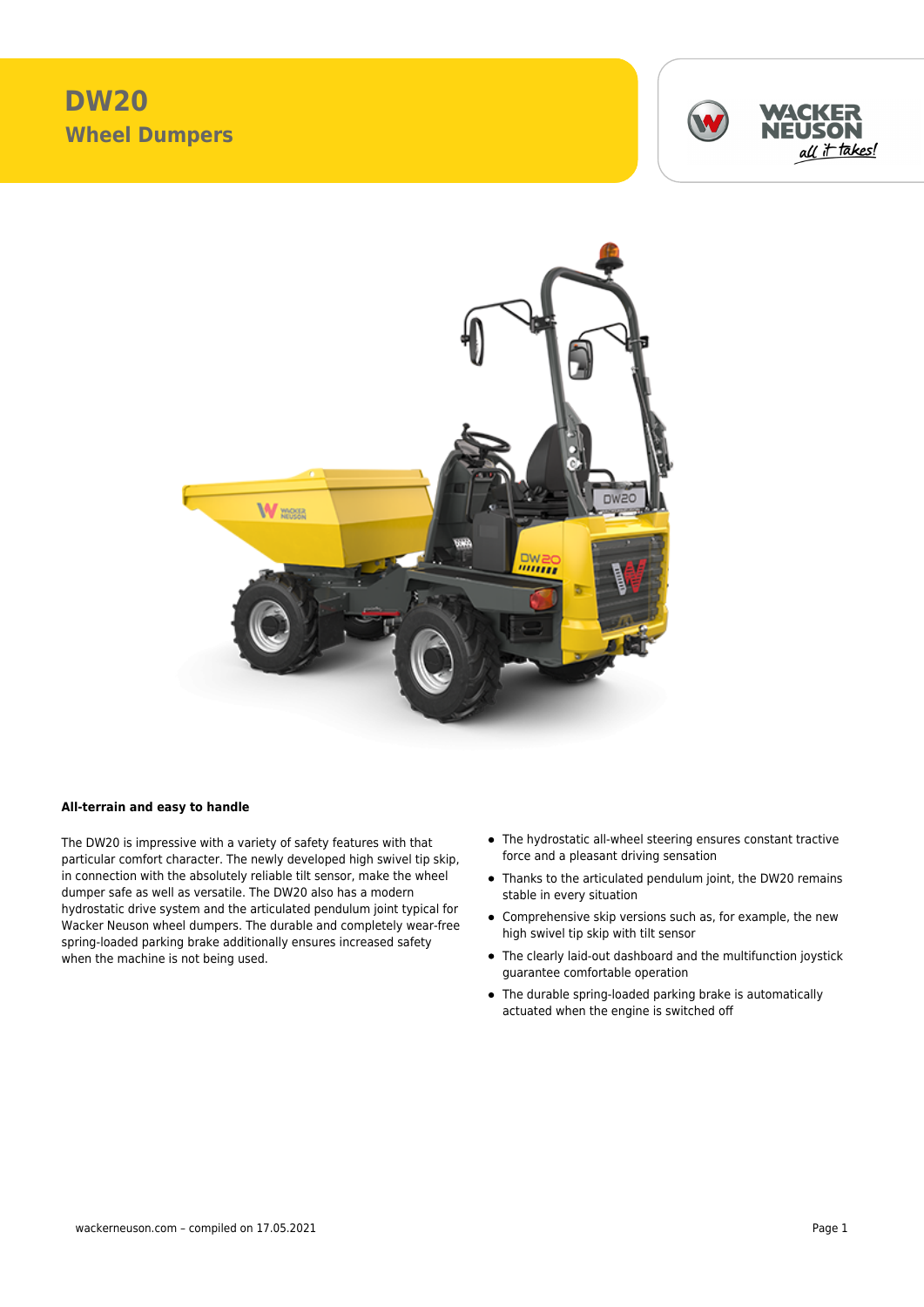## DW20 Technical specifications

|                                                  | Front tip skip                     | Swivel tip skip                    | Self-loading system      | with low skip                      |
|--------------------------------------------------|------------------------------------|------------------------------------|--------------------------|------------------------------------|
| <b>Operating data</b>                            |                                    |                                    |                          |                                    |
| Payload kg                                       | 2,000                              | 2,000                              | 2,000                    | 2,000                              |
| Shipping weight kg                               | 1,899                              | 2,034                              | 2,389                    | 2,019                              |
| Operating weight kg                              | 2,005                              | 2,140                              | 2,495                    | 2,125                              |
| Skip capacity struck I                           | 1,200                              | 950                                | 780                      | 950                                |
| Skip capacity heaped I                           | 1,500                              | 1,280                              | 1,060                    | 1,160                              |
| Skip capacity Water volume I                     | 950                                | 700                                | 630                      | 740                                |
| <b>Engine / Motor</b>                            |                                    |                                    |                          |                                    |
| Engine / Motor manufacturer                      | Yanmar                             | Yanmar                             | Yanmar                   | Yanmar                             |
| Engine / Motor type                              | 3TNV76                             | 3TNV76                             | 3TNV76                   | 3TNV76                             |
| Engine / Motor                                   | <b>Diesel</b>                      | <b>Diesel</b>                      | <b>Diesel</b>            | <b>Diesel</b>                      |
| Engine performance according to ISO<br>3046/1 kW | 18.9                               | 18.9                               | 18.9                     | 18.9                               |
| Emission standards stage                         | 5                                  | 5                                  |                          |                                    |
| Displacement cm <sup>3</sup>                     | 1,116                              | 1,116                              | 1,116                    | 1,116                              |
| Engine RPM rpm                                   | 3000                               | 3000                               | 3000                     | 3000                               |
| Travel speed km/h                                | 20                                 | 20                                 | 20                       | 20                                 |
| Articulation angle °                             | 36                                 | 36                                 | 36                       | 36                                 |
| Pendulum angle °                                 | 15                                 | 15                                 | 15                       | 15                                 |
| Turning radius mm                                | 3,700                              | 3,700                              | 3,700                    | 3,700                              |
| <b>Tires</b>                                     | 10.0/75-15.3 Mitas<br><b>TS-05</b> | 10.0/75-15.3 Mitas<br><b>TS-05</b> | 10.0/75-15.3 Mitas TS-05 | 10.0/75-15.3 Mitas<br><b>TS-05</b> |
| $L \times W \times H$ mm                         | 3,710 x 1,497 x<br>2,738           | 3,706 x 1,497 x<br>2,738           | 3,735 x 1,497 x 2,738    | 3,788 x 1,497 x<br>2,738           |
| Fuel tank capacity 1                             | 35                                 | 35                                 | 35                       | 35                                 |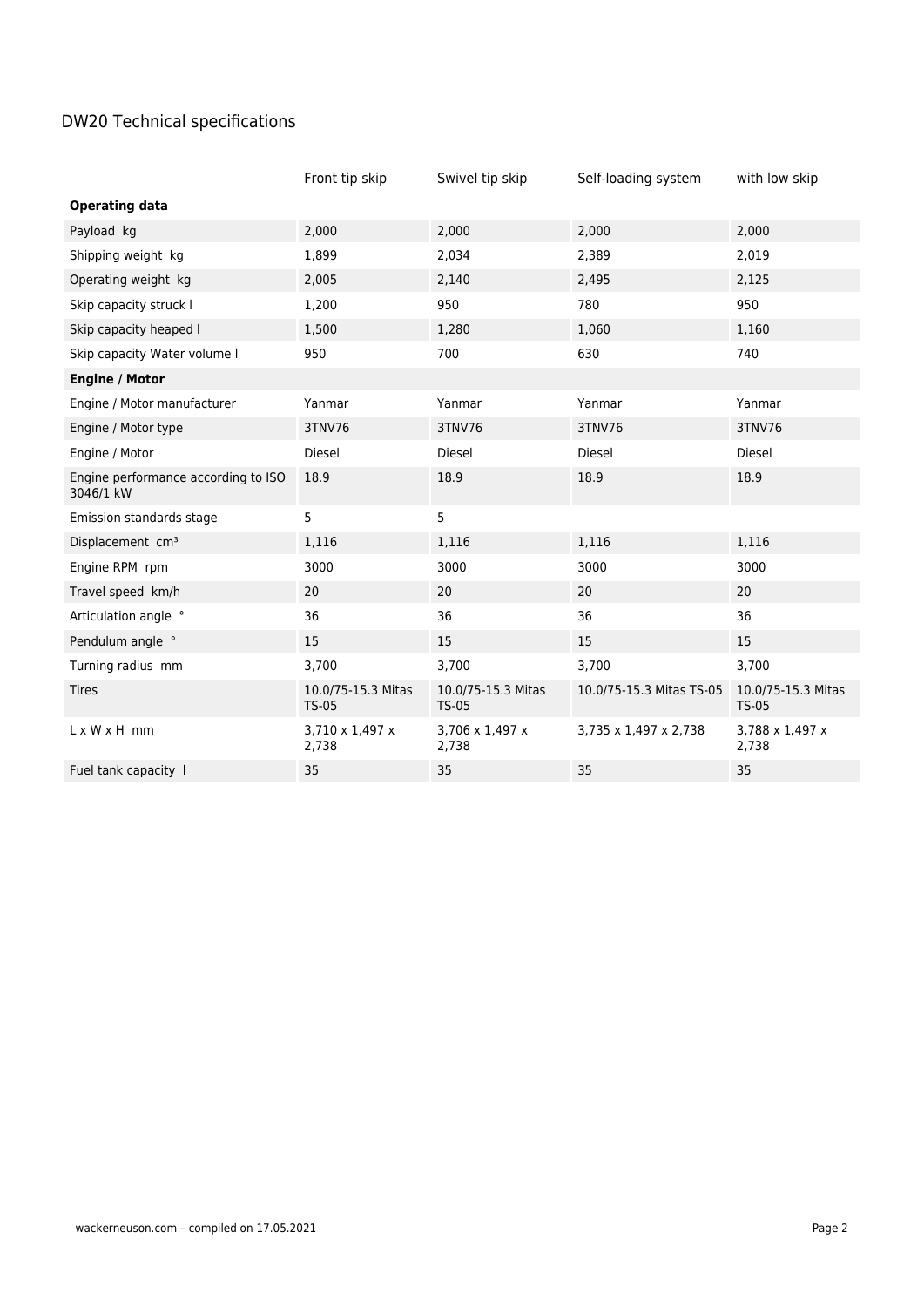## DW20 Dimensions



| B  | Wheelbase                                 |          |          |          |
|----|-------------------------------------------|----------|----------|----------|
|    | 1,882 mm                                  | 1,882 mm | 1,882 mm | 1,945 mm |
| C  | Rear overhang                             |          |          |          |
|    | 963 mm                                    | 963 mm   | 963 mm   | 963 mm   |
| E  | Dumping distance                          |          |          |          |
|    | 649 mm                                    | 479 mm   | 527 mm   | 401 mm   |
| E. | Dumping distance with self-loading device |          |          |          |
|    |                                           | 500 mm   |          |          |
| F  | Width                                     |          |          |          |
|    | 1,497 mm                                  | 1,497 mm |          | 1,627 mm |
| G  | Skip width                                |          |          |          |
|    | 1,490 mm                                  | 1,482 mm | 1,488 mm | 1,482 mm |